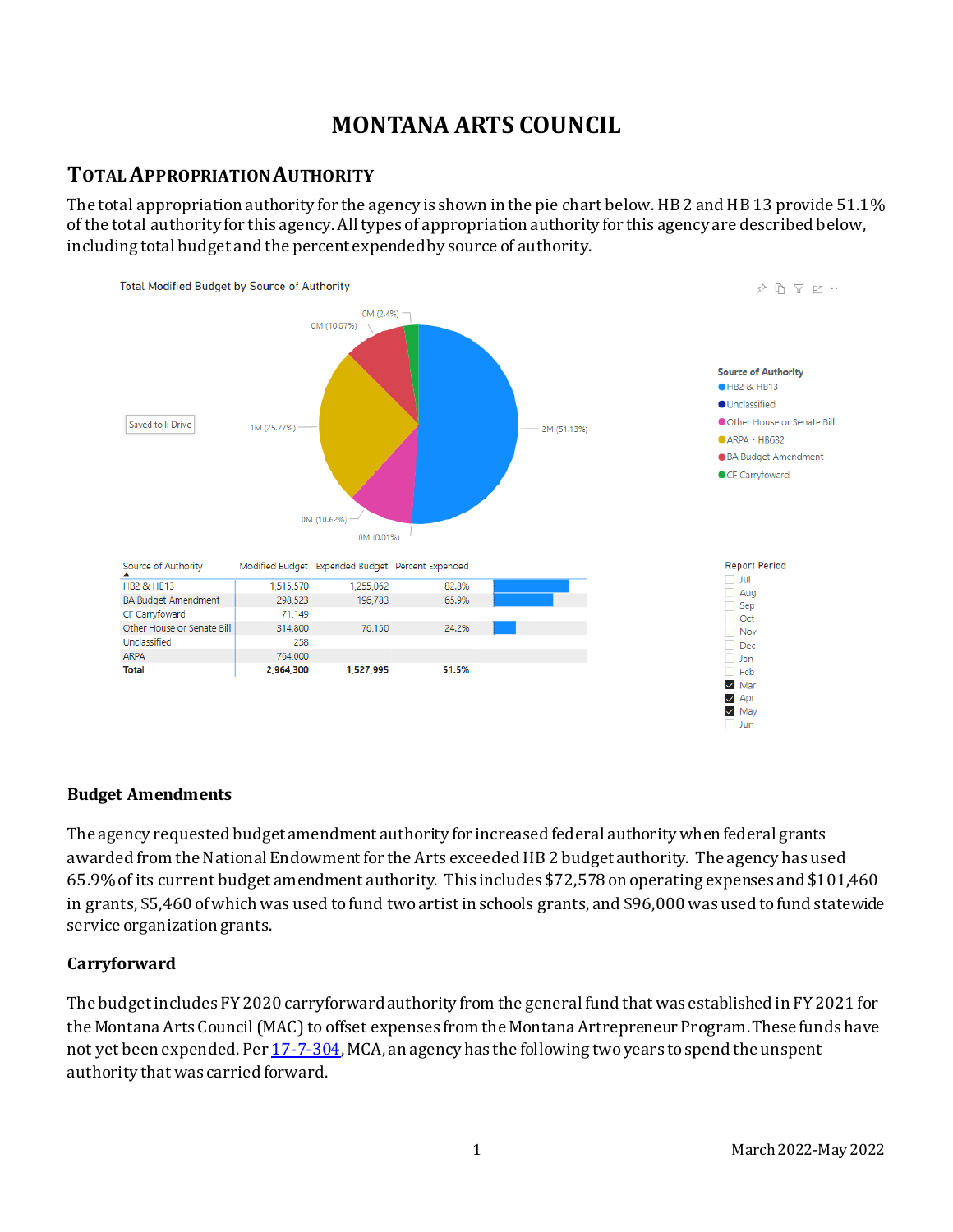#### **Other Bills**

Montana Arts Council received \$314,800 of authority from HB 9, cultural and aesthetic grants, of which \$76,150 or 24.2% has been expended for grants.

#### **Unclassified**

Per 39-71-403(1)(b)(iv), MCA, when workers' compensation premiums are lower than the previous year, state agencies shall reduce personal services appropriations by the amount of the premium reduction. To track the changes in appropriation authority, total appropriations are not reduced, instead the Governor's Office of Budget and Program Planning (OBPP) requires state agencies to:

- Reduce HB 2, statutory, and proprietary appropriations
- Create a separate offsetting entry on the financial statements in the same amount using an identifying number for workers' compensation entries

The offsetting entries are identified as "frozen" appropriations, which means the appropriations will not be spent unless authorized by OBPP.

#### *COVID-19 Authority*

The following chart is provided to allow the legislature to examine the funding that is available to the agency for COVID-19 impacts.

● COVID Established Budget ● COVID Budget Cont. ● COVID Expenditures



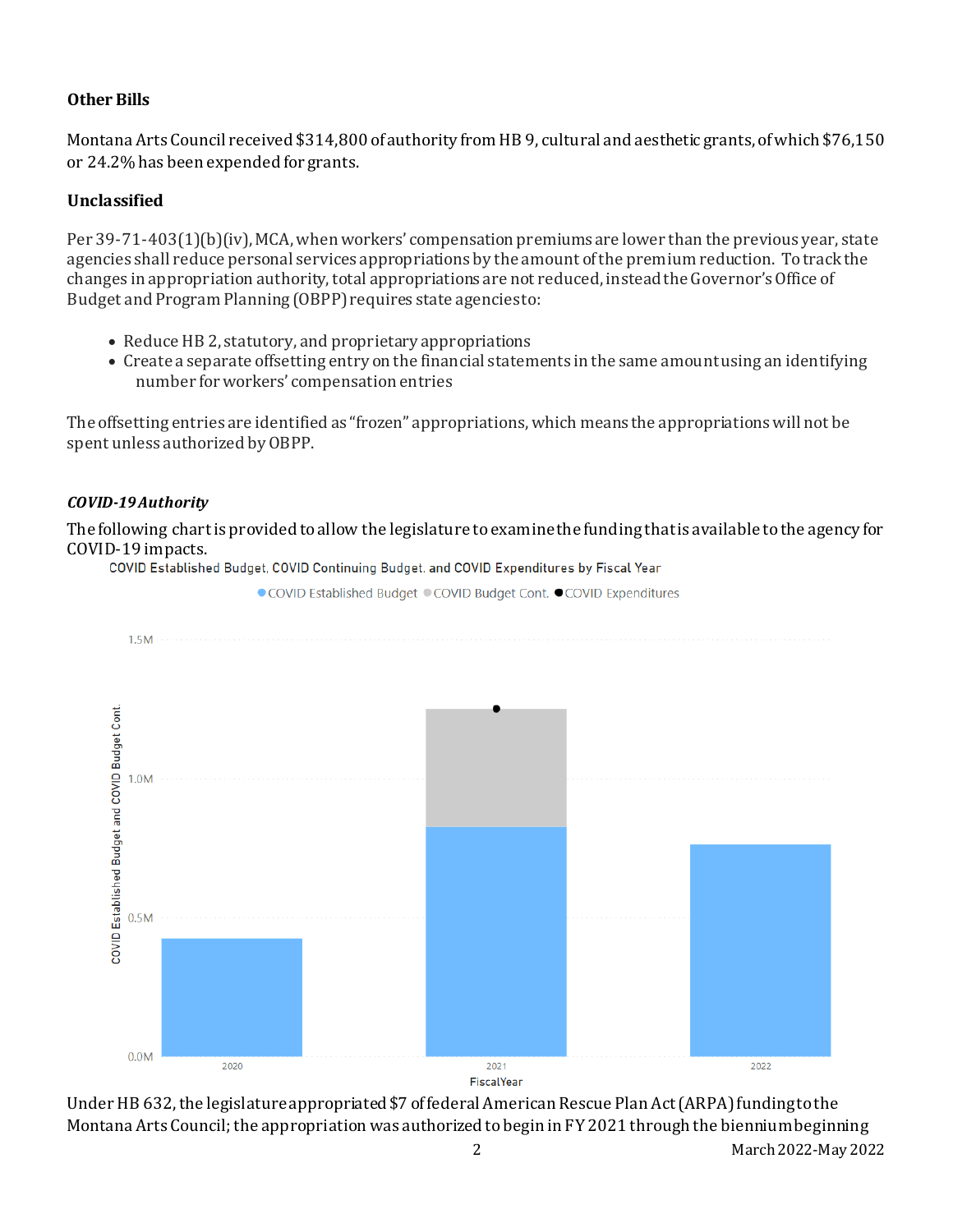July 1, 2023. As the chart shows, Cares I funding available in FY 2020 of \$424,400 was unspent and moved to FY 2021 (light grey). By the end of FY 2021, all of the FY 2020 and FY 2021 authority had been expended (black dot). Appropriation authority of\$764,000 in FY 2022 is 0.0% expended.

# **HB2 BUDGET MODIFICATIONS**

The following chart shows the HB 2 budget as passed by the legislature, including the pay plan, and the HB 2 modified budgetthrough May 31, 2022. Net modifications to the budget include operating plan changes from one expenditure account to another, program transfers, reorganizations, and agency transfers of authority. The positive modifications and negative modifications are shown by program, expenditure account, and fund type.

Legislative Budget Compared to Modified Budget - HB 2 Only

| Agency Name                     | March Modified<br><b>Budget</b> | June Modified<br>Budget | Net Modifications |
|---------------------------------|---------------------------------|-------------------------|-------------------|
| $\boxplus$ Montana Arts Council | 1.515.828                       | 1.515.570               | $-258$            |
| Total                           | 1,515,828                       | 1,515,570               | $-258$            |

| Acct & LvI 1 DESC                   | March Modified<br>Budget | June Modified<br>Budget | Net Modifications |  |
|-------------------------------------|--------------------------|-------------------------|-------------------|--|
| $\boxplus$ 61000 Personal Services  | 689,434                  | 689.176                 | $-258$            |  |
| $\boxplus$ 62000 Operating Expenses | 362,847                  | 341,410                 | $-21,436$         |  |
| $\boxplus$ 66000 Grants             | 462,238                  | 462,238                 |                   |  |
| $\boxplus$ 69000 Debt Service       | 1,309                    | 22,746                  | 21,436            |  |

| Fund Type                          | March Modified<br><b>Budget</b> | June Modified<br><b>Budget</b> | Net Modifications |  |
|------------------------------------|---------------------------------|--------------------------------|-------------------|--|
| $\boxplus$ 01 General              | 558.191                         | 558.107                        | $-84$             |  |
| $\boxplus$ 02 State/Other Spec Rev | 232,779                         | 232,703                        | $-76$             |  |
| $\boxplus$ 03 Fed/Other Spec Rev   | 724.858                         | 724.760                        | $-98$             |  |

The Montana Arts Council had net budget modifications totaling negative \$258, this difference is due to the workers' compensation reductions. An operatingplan change transferred \$21,436 from operating expenses to debt service to conform to an accounting rule change.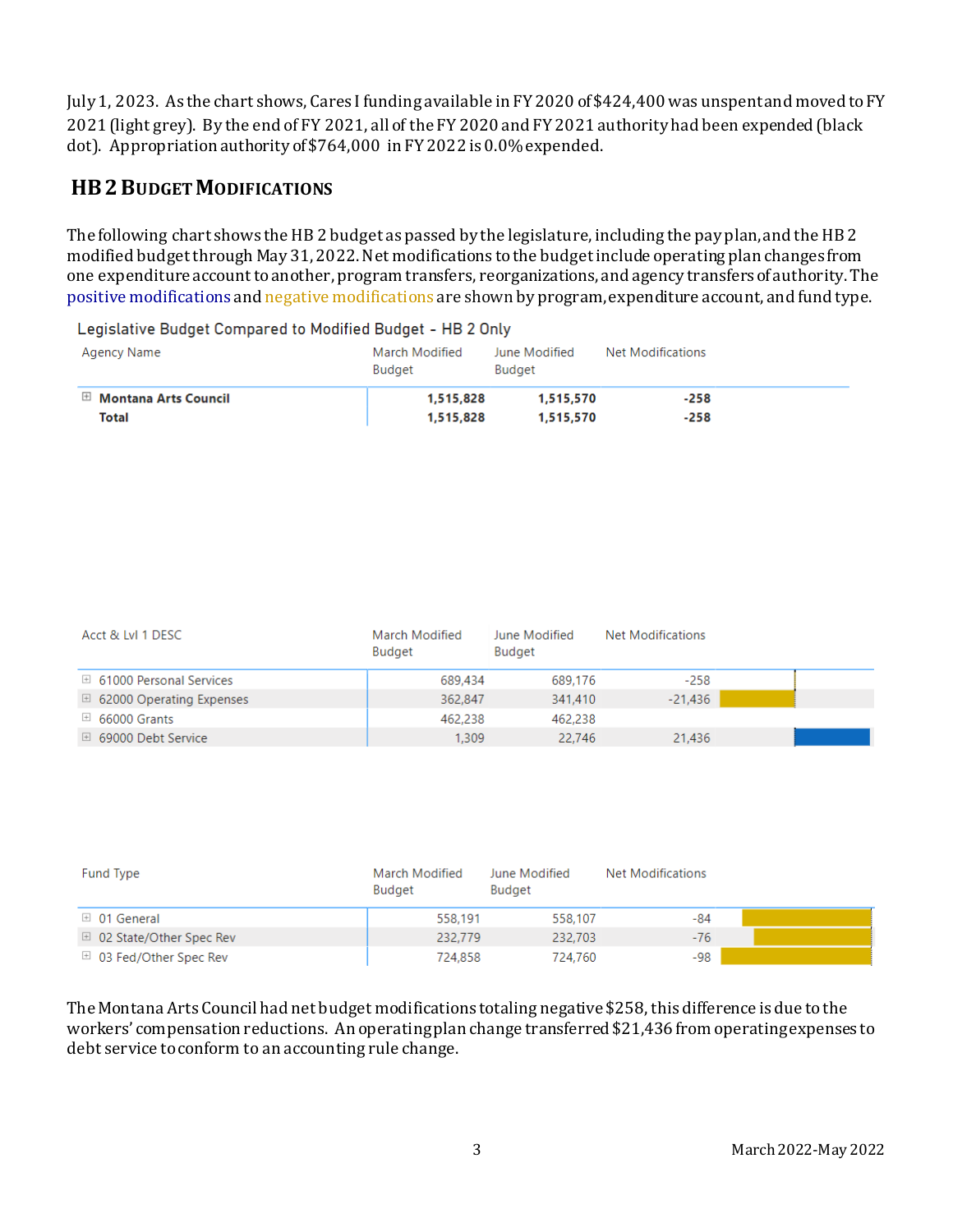# **HB2APPROPRIATION AUTHORITY**

Expended Budget and Remai...

The following chart shows the appropriated budget for the agency compared to expenditures through May 31, 2022.

● Expended Budget ● Remaining Budget  $0.8M$  $0.6M$  $0.4M$  $0.2M$ 0.0M 01 General 02 State/Other Spec Rev 03 Fed/Other Spec Rev **Fund Type** acclv1\_descr Modified Budget Expended Budget Percent Expended

Expended Budget and Remaining Budget by Fund Type - HB 2 Only

| ------------              |         | indumed padget - experimed padget - i creem experimed |        |
|---------------------------|---------|-------------------------------------------------------|--------|
| ⊞ Personal Services       | 689.176 | 602,530                                               | 87.4%  |
| $\Box$ Operating Expenses | 341.410 | 187.615                                               | 55,0%  |
| $\boxplus$ Grants         | 462.238 | 442.172                                               | 95.7%  |
| <b>El Debt Service</b>    | 22.746  | 22.746                                                | 100.0% |
|                           |         |                                                       |        |

| Program Name                 |           |           | Modified Budget Expended Budget Percent Expended |
|------------------------------|-----------|-----------|--------------------------------------------------|
| $\Box$ PROMOTION OF THE ARTS | 1,515,570 | 1.255.062 | 82.8%                                            |
| Total                        | 1,515,570 | 1,255,062 | 82.8%                                            |

The agency's HB 2 modified budget for FY 2022 is \$1.5 million. At this point in the fiscal year, the agency expended \$1.3 million or 82.8%. The majority of these appropriations are federal funding for grant expenditures. For more information, please follow the link under the required reports section of this report.